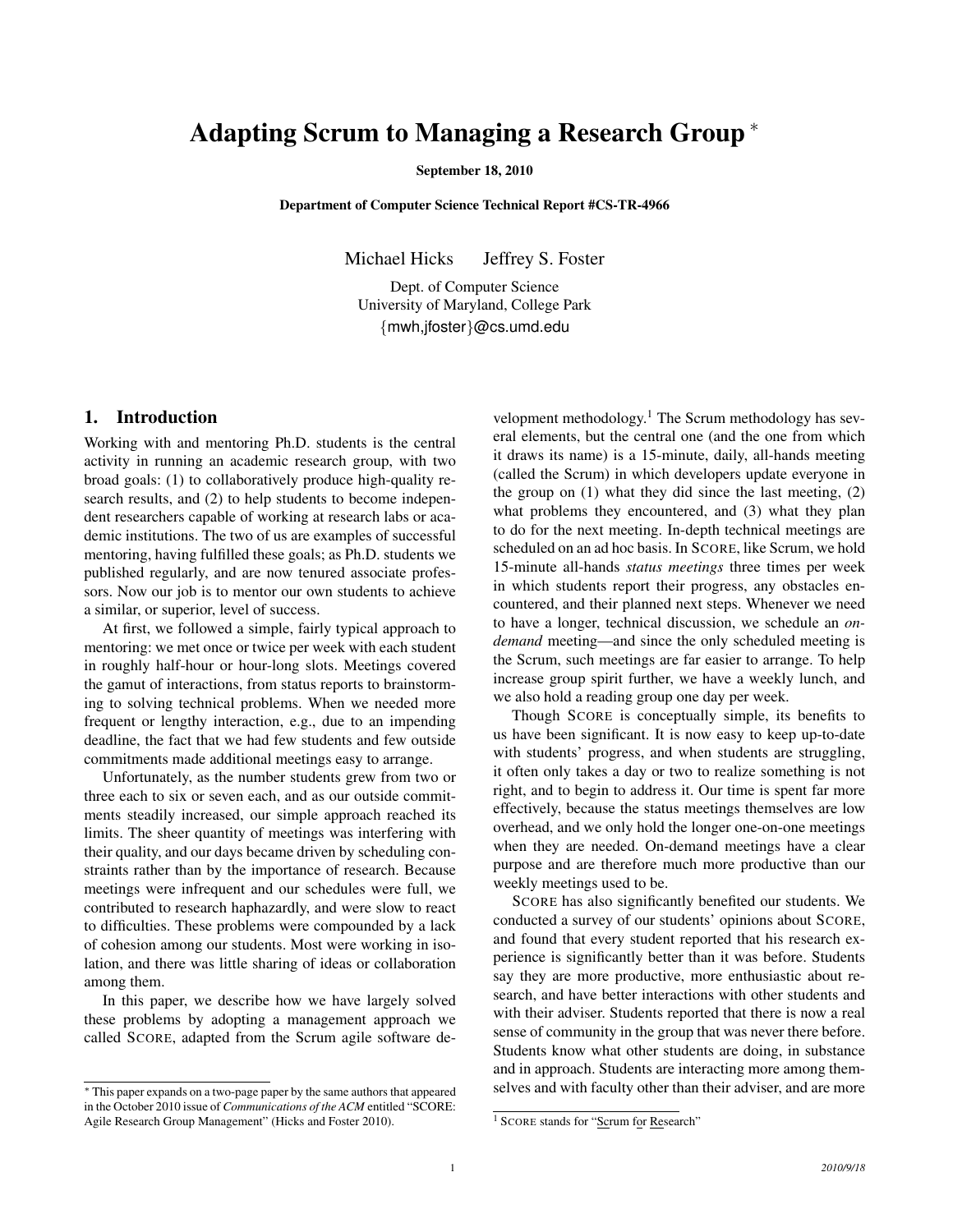supported and supportive. There is a shared sense of success. As a natural consequence, senior students have started to mentor junior students more directly, which in turn better prepares them for faculty jobs. A number of colleagues at other institutions have also begun to adopt SCORE, and they have reported to us similar benefits.

Retrospectively, we believe SCORE's benefits have arisen from two principles embodied in the Scrum/SCORE approach:

- 1. *Keep status separate from research.* The scrum meeting is for status, and the on-demand meetings are for solving unforeseen problems. Keeping the two activities separate allows them to be undertaken more efficiently.
- 2. *Meaningful group contact creates community.* By giving each person a window onto the activities of others, the scrum meeting lets participants learn from others' successes and failures, and helps create a group sense of momentum and accomplishment.

Over the last several years, our group coalesced into a strong research *community*, where research is now more fun and interesting for everyone.

In the main body of this paper, we go into more detail about our old approach, describe SCORE more fully, present some qualitative survey results on SCORE, and discuss some potential variations. We hope this paper contributes to a broader discussion of how to best mentor Ph.D. students and run a successful research group.

## 2. The Old Way

During our first several years as assistant professors, interactions with our students centered around weekly, individual meetings. We would meet with each student one-on-one to discuss research ideas, work out technical problems, and plan research tasks. With around three students each, this approach worked well. We saw students regularly during their prearranged time slot(s), and as problems arose, new results came in, or paper deadlines approached, we had the flexibility to meet with students more often, as needed.

As time progressed, though, this simple approach became less effective. The number of students between us grew to about ten, and our service commitments (reviewing, program committees, etc) also increased. As our schedules became busier, it became hard to have impromptu meetings with students, which meant that most interaction took place during the weekly (or twice-weekly) scheduled meetings. As a result, several problems emerged.

First, our meetings became extremely inefficient and ineffective, due to internal fragmentation. Generally speaking, the time needed for a one-on-one meeting can vary significantly: a brief status report can take 10 minutes, while working out solutions to a technical problem can take more than an hour. With so many students, a prearranged half-hour or hour long meeting slot became the worst of both worlds.

When the student only had status to report, the meeting slot was too long, and even if we ended quickly it was hard to make use of the remaining meeting time for work. On the other hand, when the student had a deep technical issue to explore, there was not enough time, and a follow-on meeting might have to wait a day or two, slowing progress and increasing overhead.

Second, students could fall through the cracks between meetings. If a student was struggling, we might have to wait a week to find out. Then typically we'd give the student some advice, and another week would go by, and sometimes there would be no improvement. At that point we could intervene more strongly, but two weeks had gone by, and it could take another week of frequent meetings to get back on track.

Third, we began to notice that we had built up a set of great individual students, rather than a collaborative research group. Each student was working on an individual project, and the students' principle interactions were with his or her adviser. This meant that when one of us was away traveling, the students' progress would often drag, because the only person who knew enough to help them out—their adviser was not available. Moreover, we were building up isolated islands of knowledge within the group, and students did not know what the other students were doing. This meant that we were the conduit—more often, a bottleneck—of dispersing knowledge throughout the group. Even when one student could be helped by talking to another student, neither of them would know it until they spoke with us. This also decreased opportunities for collaboration across students and their exposure to ideas, since students would tend to focus solely on their own work.

Clearly, something needed to change.

### 3. The New Way: SCORE

While at a research meeting in September 2006, the first author happened to chat with an officemate from graduate school, Jon Moore. During the conversation, Jon mentioned that in his software development job he was really impressed with the "agile" methodology they used, which was called Scrum. As he was describing the system, the light bulb went on: We could adapt Scrum to running our research group to solve many of the problems we were having.

## 3.1 Scrum

Figure 1 illustrates the basic Scrum process for developing software.<sup>2</sup> Development tasks are divided among several teams, each consisting of approximately seven members, one of whom also plays the role of the *scrum master* who organizes the group. Teams implement product features in a series of four-to-six week *sprints*, each of which culminates in a working prototype. At the end of a sprint, the development team and management hold a half-day or allday planning meeting to decide what tasks should be carried

<sup>2</sup> http://www.controlchaos.com/images/diagram/flow.gif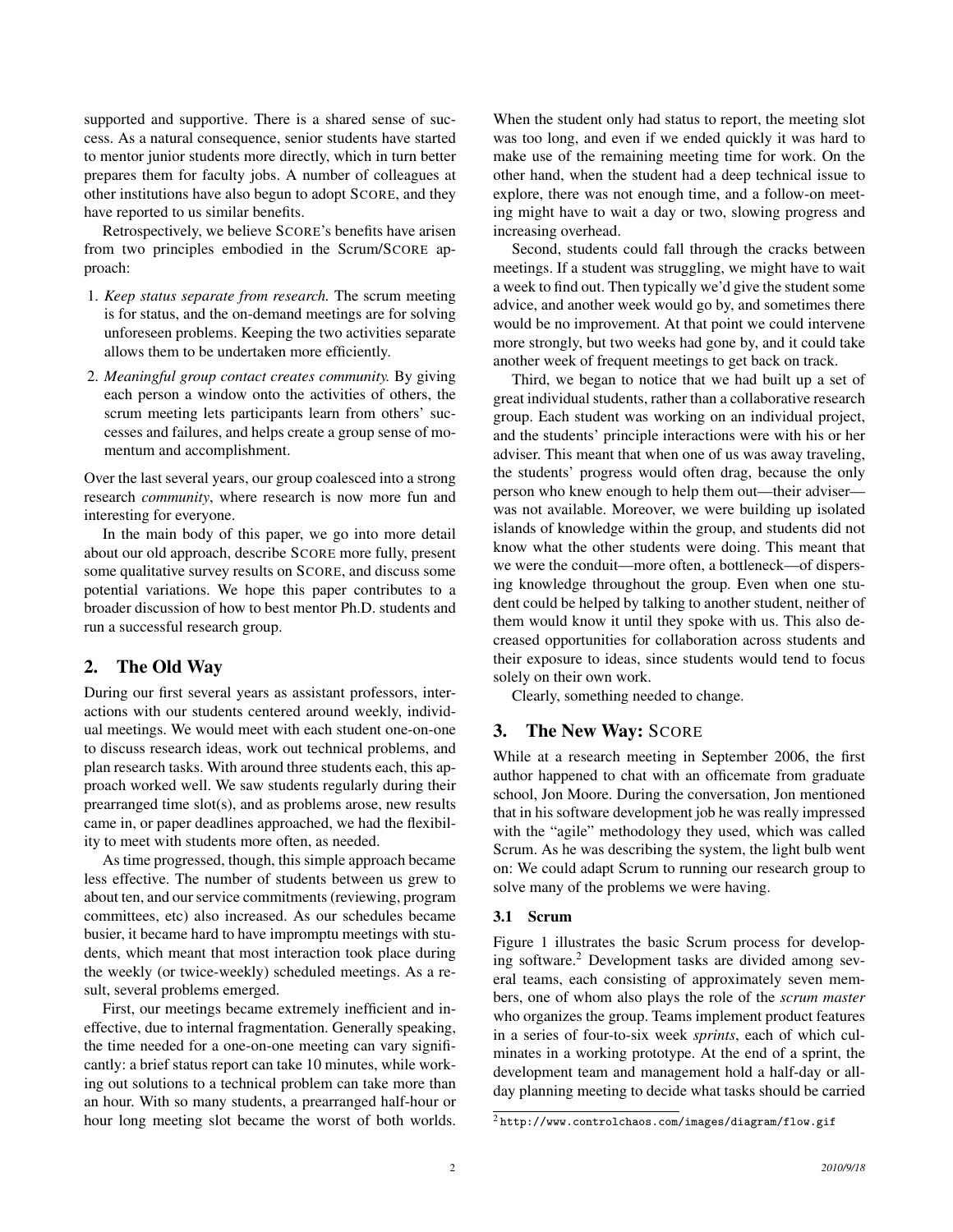

Figure 1. Scrum workflow

out during the next sprint; this set of tasks is called the *sprint backlog*.

Every day during a sprint, teams hold a *scrum* meeting,<sup>3</sup> in which each team member answers three questions: (1) What did you do since the last scrum meeting?; (2) Do you have any obstacles?; and (3) What will you do before the next scrum? For any issues that cannot be immediately resolved, or if a team member seems to be having trouble making progress (whether they realize it or not), the scrum master sets up separate meetings or takes whatever other action is appropriate. Scrum meetings should last no more than 15 minutes, and to help ensure this, team members typically stand during the scrum.

#### 3.2 SCORE: Adapting Scrum to research

We viewed the Scrum methodology as a way to address many of problems described in Section 2. The key attraction was the scrum meetings, because they had the potential to decrease schedule fragmentation—longer research meetings could be scheduled as the need became evident following a scrum meeting, rather than pre-allocating fixed slots for each student. We also thought scrum meetings could increase communication within the group, since every team member would hear the other members' progress.

SCORE has several elements (and is still a work in progress), but draws its two key elements from Scrum: threetimes-per-week status meetings, and one-on-one meetings, scheduled on demand.

*Status meetings.* The centerpiece of SCORE is the *status meeting*, analogous to the scrum meeting. We currently hold status meetings on Tuesdays, Wednesday, and Fridays. We thought about holding daily meetings, as in Scrum, but everyone in the group felt this was too often (though we have never tried it).

During the meeting, everyone describes what they have done since the last meeting, the results achieved and the obstacles faced, and what they plan to do by the next meeting. The status discussion may be described in the context of a larger goal, e.g., working towards a paper deadline. We professors also describe our activities to the group, so that students learn more about our jobs, and to perhaps increase the chances they may take a faculty position when they graduate. Students sometimes participate in the status meetings by conference call. This helps people stay in touch even if they cannot be physically present.

Research progress can take many forms, and so students talk about a wide range of activities, such as implementing code, carrying out an experiment, reading a paper, working on a proof, writing up a result, or preparing a talk. It is not important that students stay rigidly focused on a short-term goal, but rather that they make *some* kind of progress in their research each day. We encourage students to present their status to the group, rather than just to the faculty, and we try to be understanding and encouraging in response. Students may also say there has been no change in their status, typically because of classwork or for personal reasons.

As with scrum meetings, we try to keep status meetings to 15 minutes, which gives each person roughly one or two minutes to talk. It requires some discipline to stick to such short status presentations and avoid delving into technical details—such in-depth discussions are delayed until the ondemand meetings (below). To help keep us more focused, we now stand during the status meetings, as with scrum meetings. Surprisingly (to us), this really works, and status meetings almost always complete on time.

We sometimes tack on a short (10 minutes or less) meeting at the end of a status meeting, when appropriate for the whole group. For example, we might hear a brief summary of a conference someone has just attended, discuss what papers to read in our reading group (below), or clarify administrative issues in the group.

*On-demand Technical Meetings.* Status meeting presentations by design do not go into much technical depth. To discuss research questions, methods, technical challenges and results, etc., we hold *on-demand* meetings between the student(s) and their adviser(s). Notably, these meetings are not regularly-scheduled; we always schedule such meetings when the need arises.

SCORE on-demand meetings are like those in Scrum for "removing obstacles" but are much broader in scope. Typically, we schedule on-demand meetings based on something that comes up in a status meeting. For example, a student might have some experimental results to discuss; be stuck on making progress and need some advice; or may just want to brainstorm about some research ideas. In the best case, students request these meetings, though for less experienced students we often are the ones doing the requesting.

<sup>&</sup>lt;sup>3</sup> In analogy with the same term from Rugby, in which a mass of Rugby players vie for the ball.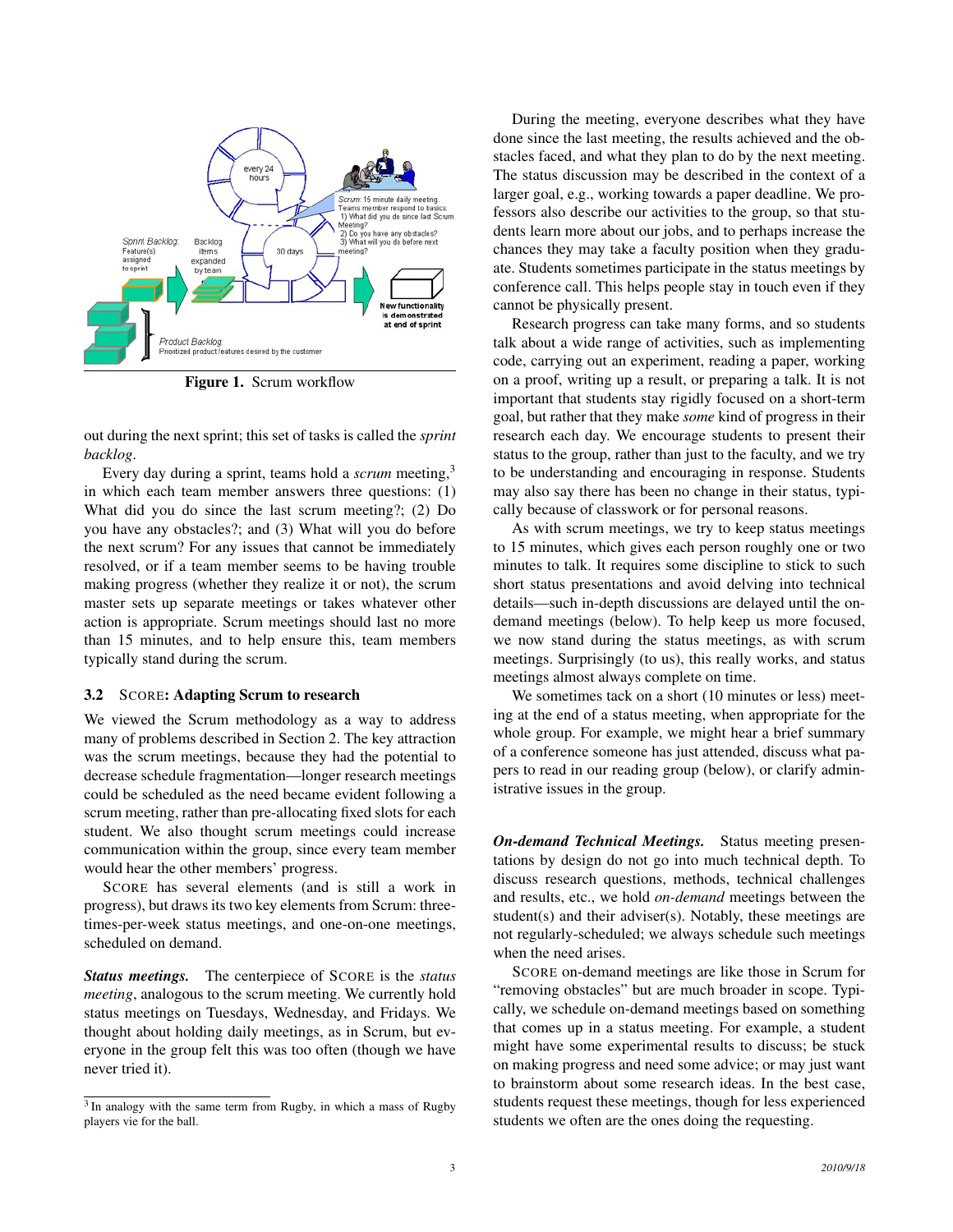In Scrum, planning takes place during end-of-sprint group meetings. In SCORE as we practice it now, we plan research activities during on-demand meetings. For example, we might discuss next steps once a paper has been submitted; meet to plan activities leading up to a paper deadline; or lay the groundwork for new research when we discover a promising idea. We suspect that exploring new research directions could be done better, as we discuss further in Section 5.

The frequency of on-demand meetings varies tremendously. When senior students are making good progress on their own, we may go one to two weeks without an ondemand meeting. In contrast, in the weeks before a paper deadline, we typically have on-demand meetings at least daily, even if only for a few minutes each. One of the strengths of this approach is exactly this ability to adapt to students' needs, so that those who need or want help get it quickly (and do not have to wait for a scheduled meeting).

In addition to one-on-one student-adviser meetings, we have recently begun scheduling short talks on demand, too, which are given to the entire group. Most often, a student will talk about a research milestone, e.g., as detailed in a paper just submitted. Such a talk is essentially a "checkpoint" of a research activity, as it presents the most relevant details and the end results of an effort witnessed in small bits over several weeks or months. In addition, a student may talk about a tool or language with which they are familiar that is of interest to others in the group, a fact that may have come up during a status meeting.

*Other elements of* SCORE The status meeting and ondemand meetings are the Scrum-inspired core SCORE. Apart from these elements, we try to foster a greater sense of community in two other ways. First, we co-locate our students in the same office space as much as possible. Greater proximity tends to foster greater levels of interaction. Second, we also have regular social outings. On Wednesdays, we all go out to lunch together, and every couple of months we go out for beers to celebrate various achievements. Finally, we have a weekly reading group that meets on Mondays. (Meeting on a day with no status meeting increases the days on which we have face-to-face contact.) We read one paper per week, and the responsibility for running the discussion rotates among the students. The reading group is optional, but most students regularly participate.

### 3.3 Benefits to us

For us, SCORE has several benefits, which redress the problems mentioned in Section 2.

First, the regular status meetings keep us up-to-date on how students are doing. Rather than having a week or two go by while a student struggles, we (and the student) can usually tell after a couple of status meetings that something is not right, and then set up an on-demand meeting to get back on track.

Second, our time is now spent far more effectively. The status meetings themselves are extremely efficient. With everyone in the room at the same time, we can very quickly share status information and hear about others' progress. Because the faculty have large blocks of time set aside for ondemand meetings, those slots can be filled at the last minute (e.g., right after a status meeting) according to actual needs, rather than being fragmented by pre-allocated meetings

Third, one-on-one meetings are far more productive than before. Almost by definition, on-demand meetings have a clear purpose, such as a particular problem to solve. Moreover, they allow us to contribute to actual research on a deep level. Since on-demand meetings are focused, we can hold anything from a 15-minute meeting to a 3-hour meeting, as appropriate.

All of these benefits can be attributed to SCORE's adherence to the idea that status should be separate from research. Because research is a process with goals and methods, we can observe it and follow its progress in regular status meetings. But because the core activities of research are creative and unpredictable, we must allow ample time for ideas to be explored, accommodating surprises and inspiration.

We have found that SCORE also benefits the students. For example, our less constrained schedules make it easier for students to have more frequent informal interactions with us—the chance they can stop by the office and we will be available to chat for a few minutes is much greater than before. But the benefits go far beyond this, and they derive from the sense of community engendered by SCORE. In the next section, we describe the students' perceived benefits.

# 4. What Students Think

As our group adapted to SCORE, we informally polled students to ensure they were satisfied. After roughly a year and a half, we conducted a more formal survey among the students that regularly participate in our research group. This totaled 13 students of varying seniority, ranging from two second-semester graduate students to four sixth-year students about to graduate. All students had participated in SCORE for at least 6 months.

The survey had two parts. The first part asked the respondent to rate the quality of his or her experiences with graduate study using SCORE. Answers were given on a 5-point Likert scale, where a response of 1 was "very poor" and a response of 5 was "excellent." Of the 13 total respondents, the 8 that had experienced our original research group structure were also asked the same questions about the old way. The second part of the survey asked the respondents to expand upon their answers for SCORE—what benefits they saw in particular, what drawbacks, and suggestions for possible improvement.

The responses were uniformly positive: SCORE improved students' experience in every way we considered.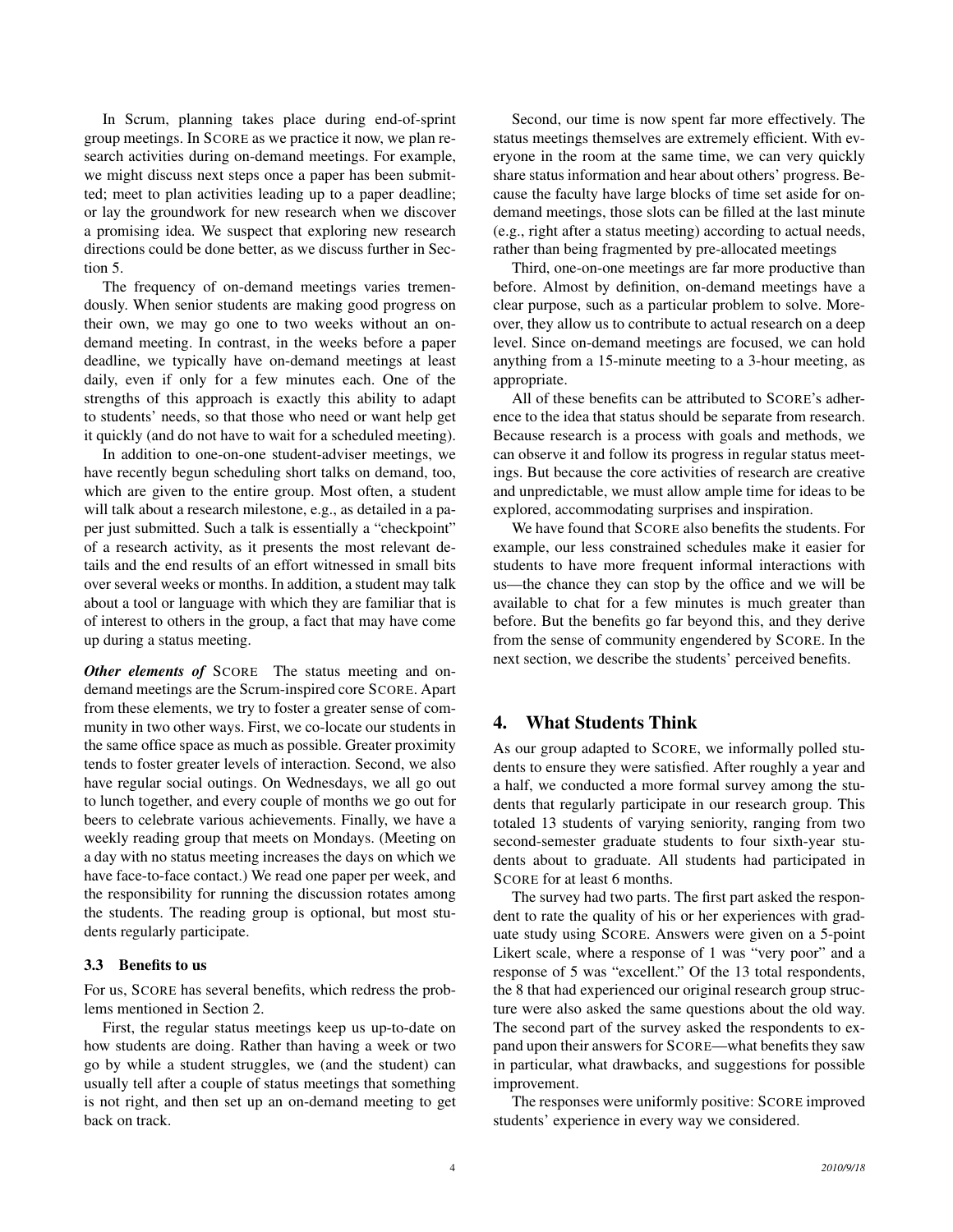

**From the old way to Scram**

**Recollection of the old way**





| Scores |             |  |
|--------|-------------|--|
|        | : Very Poor |  |
|        |             |  |

| 2 | : Not bad |  |
|---|-----------|--|
|   |           |  |

- 3 : Just fine
- 4 : Very good
- 5 : Excellent

Question abbreviations

|  |  | stud : Quality of interactions with fellow students |  |  |
|--|--|-----------------------------------------------------|--|--|
|  |  |                                                     |  |  |

**Scram**

- adv : Quality of interactions with adviser
- fac : Quality of interactions with other faculty
- res : Quality of research results
- enth : Enthusiasm for research
- prod : Productivity level

overall : Overall research experience

Figure 2. Survey Results, Numerically-scored Questions

#### 4.1 Numeric Survey Results

Figure 2 shows the results of the first part of the survey. All the results are presented as box plots.<sup>4</sup> The boxplot in the upper left summarizes the recollections of the 8 students who experienced our original research method. The boxplot in the upper right contains the views of all 13 students who have experienced SCORE. The lower-left boxplot shows the difference in responses between the two for those 8 students who experienced both. The lower right corner of the figure summarizes the scale and the questions.

We observe several trends in this data. First, the change from our original approach to SCORE was, in the students' minds, unambiguously positive. As can be observed in the lower left boxplot, not a single response found SCORE to be lacking compared to our original approach. The most improved areas are student-student interactions (a median jump of 2.5 points) and interactions with other PL faculty (a median jump of 2 points). One would imagine these areas improved because of the increased face-time afforded by the status meetings, but we found the magnitude of the difference surprising. Section 4.2 lists some short answers that help explain the improvement.

Second, despite the fact that we no longer have weekly one-on-one meetings, student-adviser interactions slightly improved (by 0.5 points). Since starting SCORE, many students have taken advantage of our freer schedules, and meet with their adviser more regularly, for varying amounts of

<sup>&</sup>lt;sup>4</sup> In a box plot, the dark central line is the median, while the top and bottom edges of the box are the upper and lower quartiles, respectively. The difference between the two (the height of the box) is called the interquartile range (IQR). A response more than  $1.5 \times$  IQR outside the box is considered an outlier. The smallest and largest non-outliers are indicated by a dashed vertical line or "whisker." Outliers are shown as open circle above or below these whiskers.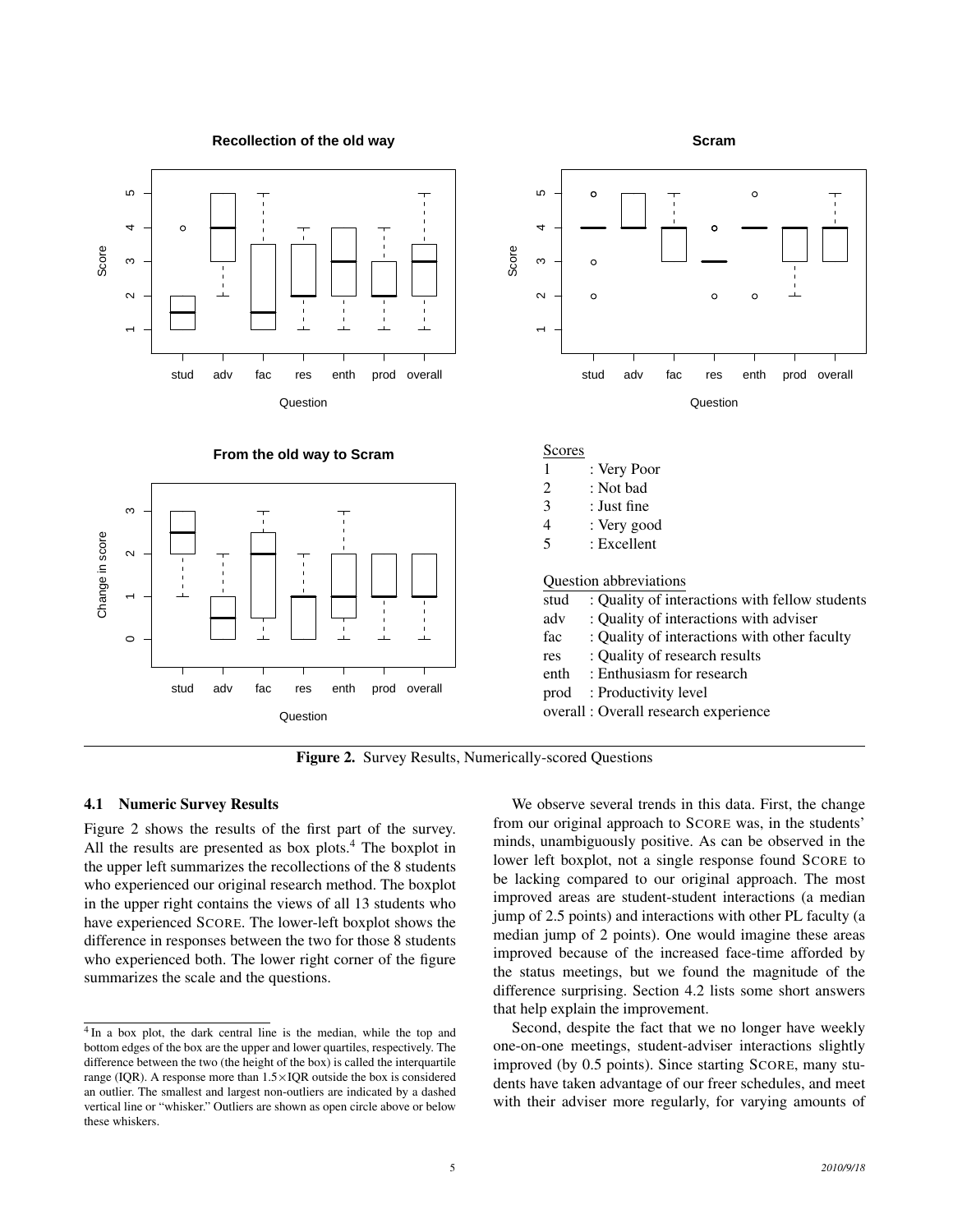time. So it's understandable they would find interactions better. Other students have been more resistant to meeting. In some cases they are just respecting our busy schedules, but in other cases they feel embarrassed that they have not made enough progress. Sometimes they solve their problems, but may also end up mired in some dark corner. With SCORE we can identify this situation reasonably quickly and set up one-on-one meetings to get the student on track.

Finally, while several categories have only improved by 1 point when considering the median, there is far less variance in the distribution. There were no scores as low as 1 in the SCORE results, and other than the question of research quality (answered by the students with some humility!) the results are clustered around 4.

#### 4.2 Short Answer Results

The short answer questions asked students to elaborate on the benefits and drawbacks of SCORE, and to suggest possible improvements; we defer discussion of possible improvements to the next section.

*Benefits* Nearly every student cited the short, frequent status meetings as the key to SCORE. There were several observed benefits. First, regular, short meetings create motivation and pace for research work. One student says:

I like the frequency of the status meetings. Frequent meetings make incremental progress necessary: to have something to say at each meeting, you can't goof off for an extended period of time. Also, if you don't know where to go next, there isn't much time before another meeting, when you can get back on track. On the other hand, the frequency of the meetings means that, if something came up and you don't have anything to report for today, it's not a big deal; you'll have something for tomorrow or the next day. I also like the fact that meetings the are short, and standing up is a nice way to emphasize the importance of brevity. It makes it clear that we are here to take care of business efficiently. Nonetheless, the meetings still have a friendly atmosphere, which I think is important. I also like the opportunity to follow up with quick 1-on-1 conversations right after the status meetings.

Comments like these provide support for the substantiallyimproved productivity reported in the numeric portion of the survey. While we might imagine similar improvements to come with more frequent status reports via some other means (regular e-mail and/or several short one-on-one meetings), several students pointed out that group status meetings were particularly effective. One student liked hearing about how and to what extent other students were making progress:

I can follow other people's research and "daily research routine." That helps because it's interesting and I learn things, but also because I can compare my productivity and have a better idea of how I fare.

Another student mentioned it was also consoling to learn that other students hit slow patches, too: "It helped me with the realization that everyone has rough patches and that it is not a big deal." Finally, in some cases, even with the fairly brief reports, another student can offer methodological or technical advice, e.g., about problems are issues with a software tool. (Advice is usually provided after the status meeting itself.) One student said:

... when you're having trouble, there are 10 other students who may have dealt with the same problem in the past. ... If I'm stuck with [something] and bring it up at the status meeting, I've got two or three people who know how to fix my problem. While I could probably, eventually figure it out myself, it's MUCH more time efficient when someone else knows.

Generally speaking, the group-oriented approach catalyzes a greater diversity of ideas. Whether due to the status meetings or the research report meetings, more people hear about problems or ideas, and so more feedback and further ideas can be provided.

More than half of the students specifically cited a PL "research community" or "sense of belonging" as an improvement due to SCORE. Students seem to genuinely enjoy hearing about what other people are working on, but more than that, they enjoy hearing about the process. Several students also said they found it interesting to hear what faculty are doing, in anticipation of taking a faculty job after they graduate. The students say they feel the joy of their fellows' successes, which then creates further motivation and enthusiasm for their own work. Several students also pointed out that regular social gatherings (weekly lunch, occasional "beers" celebrations) and proximate offices were also important in fostering this sense of community. One student said, "Status meetings and the office atmosphere etc. make it worth my while to come to school." Our feeling from observing the group over the last year or so is that people are just having more fun doing research.

Four students specifically cited the 15-minute average meeting length as important. For example, one student said:

At one time our meetings were getting to be pretty long ... it's good that we're back to 15 minutes, with standing up etc. We're really pretty close to ideal with the status meetings at this point ...

In the Fall of 2007 our status meetings were approaching 30 minutes as students talked more with their adviser, during the meeting, about particular technical issues. While the longer meetings produced more technical information, they did not generate more group interest or contribution. To the contrary, the longer meetings became boring and tedious, and so we redisciplined ourselves to keep the meetings short.

*Drawbacks* Of the 13 students that filled out the survey, 8 cited no real drawbacks.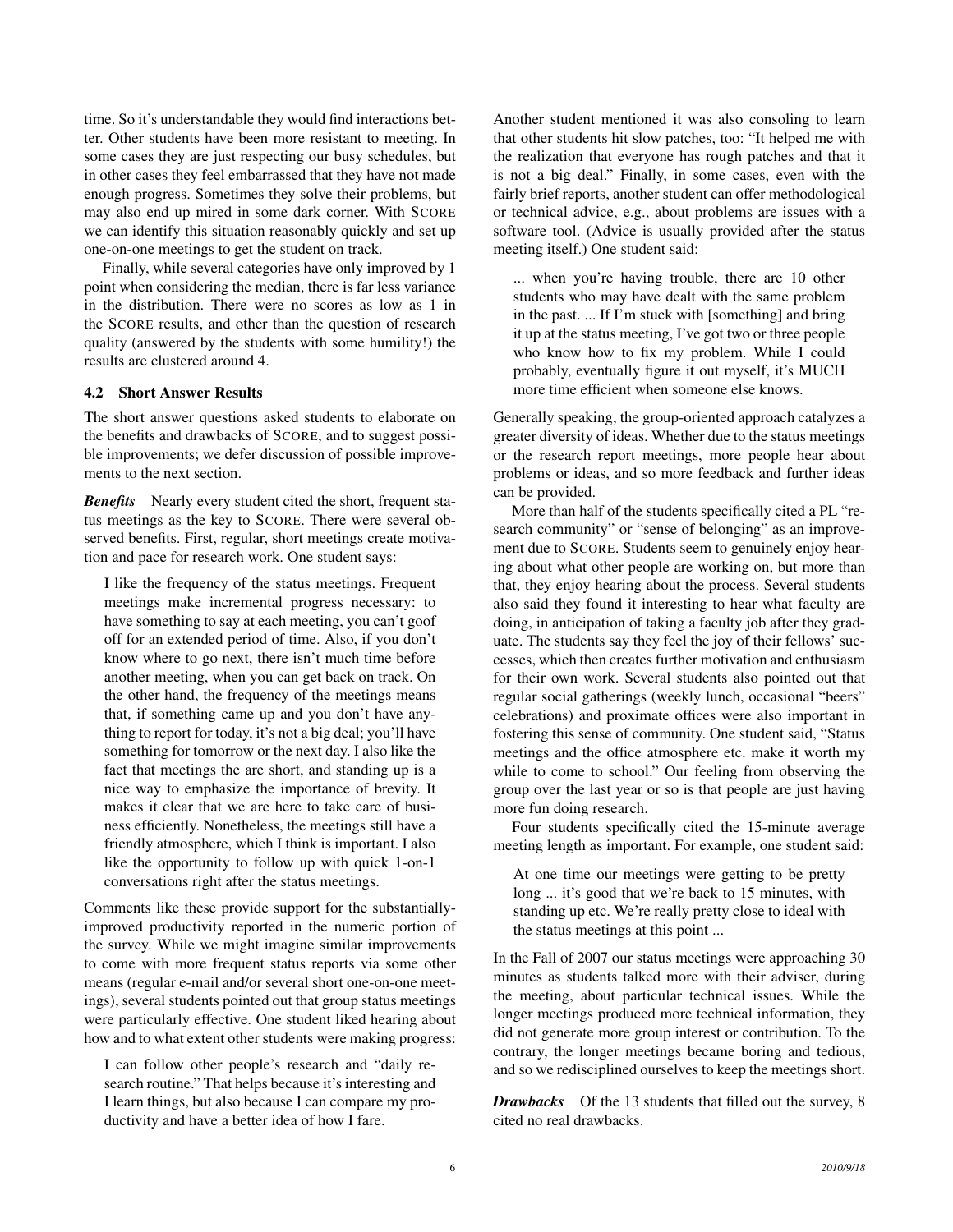Two of the more junior students complained that the status meetings were too short to learn much about what other students were really up to, and that the research meetings did not always fill the gap. One senior student conjectured that junior students might not be getting as much out of SCORE as he did out of the regular attention he got from his adviser back when there were few students (but he stated the current system works great for him now).

Two students felt that while frequent meetings are an overall win, they do have drawbacks. One student felt that frequent meetings encourage steady progress on a single project, but do not really encourage concurrent exploration of new ideas (though this is not precluded):

The current format is fairly regimented. Once on a project, I need to keep making constant progress each day. Earlier, with a goal for each week, I would have the option of setting aside a day or two for other vague research thoughts that I might want to explore that could lead to future projects. In the current format that appears hard. Despite the insistance [sic] that we could indeed state that as our status in the meeting, other than the senior students, most others will be unwilling to do that.

Frequent meetings may also be hard to schedule other events around. One student felt that meeting times could be improved, e.g., Monday, Wednesday, and Thursday could be better than Tuesday, Wednesday, and Friday, to "jump start" the week following the weekend.

# 5. Variations and Possible Improvements

#### 5.1 The limits and pitfalls of SCORE

One important limitation of SCORE is that the group cannot be too large. With too many students the status meetings would become less useful. Another drawback of a large group is the greater demand for one-on-one meetings. While SCORE makes these meetings more efficient, eventually one hits real limits. At its peak our group had 14 students at various stages in their careers, with 12 or so people attending a typical status meeting. While SCORE worked at that size, we have found that a smaller group (right now we have 10) makes for easier, more intimate meetings.

Another question is the minimum group size. Scrum can be employed with a single manager and as few as three team members, but we have not explored the lower limits of SCORE. One student pointed out that having multiple faculty involved is particularly useful:

Having at least two professors who are both cached-in on each person's research allows far more continuity when schedules are hectic. My guess is that if Jeff or Mike had tried to do this alone, it would have been harder.

Over the last two years, each of us has taken a substantial sabbatical. While we typically attended at least one status meeting via Skype during that time, the burden fell on the local person to help students with immediate needs. Attempting to carefully advise 10 students is difficult (at least for us) under any circumstance; SCORE made the task more efficient and more manageable.

Because SCORE only prescribes status meetings, it is the responsibility of all involved to not neglect other meetings. For example, it would be theoretically possible to go a long time before a student met one-on-one with his or her adviser. One possibility for avoiding this would be to create thresholds, as suggested by one student:

If I have to suggest something, we could have thresholds, i.e. at least one presentation every so many weeks, or at least one one-to-one meeting every so many days, etc.

With outside collaborators who do not attend the status meetings, we often schedule a weekly research meeting; we find such meetings are complemented quite well by status meetings.

Finally, SCORE itself says nothing about what takes place in on-demand meetings. This depends on the project and the student, and lots of advice on this topic can be found elsewhere, e.g., desJardins (2008).

#### 5.2 Some variations we reject

There are many ways to manage a research group. Here we briefly comment on some other approaches we thought about and why we chose not to adopt them.

*Weekly group meetings* Some research groups have weekly all-hands meetings, which often consist of status updates and/or talks by one or more students about their work. The goal of having students and faculty learn about what the others are doing is a good one. However, we see two problems with scheduled weekly meetings, based on our experiences as grad students and on the failure of the regular monthly meetings mentioned in Section 3.

First, if the group meetings consist largely of students presenting their current work, then there is often a strong temptation to have students present something, even if their work has not matured yet. We feel it is better to wait until one really has something to say, making the time better spent.

Second, if the meeting mostly involves status updates, a single weekly meeting will take too long. The key to SCORE is that status meetings are short and happen several times a week. In particular, we think three 15-minute meetings per week are better than a single 45-minute or hour-long meeting. Multiple meetings increase the pace of research, because students realize they are expected to make some progress each day. For example, a common pitfall for students is to wait until the day before a weekly meeting to work hard. Several status meetings a week encourage stu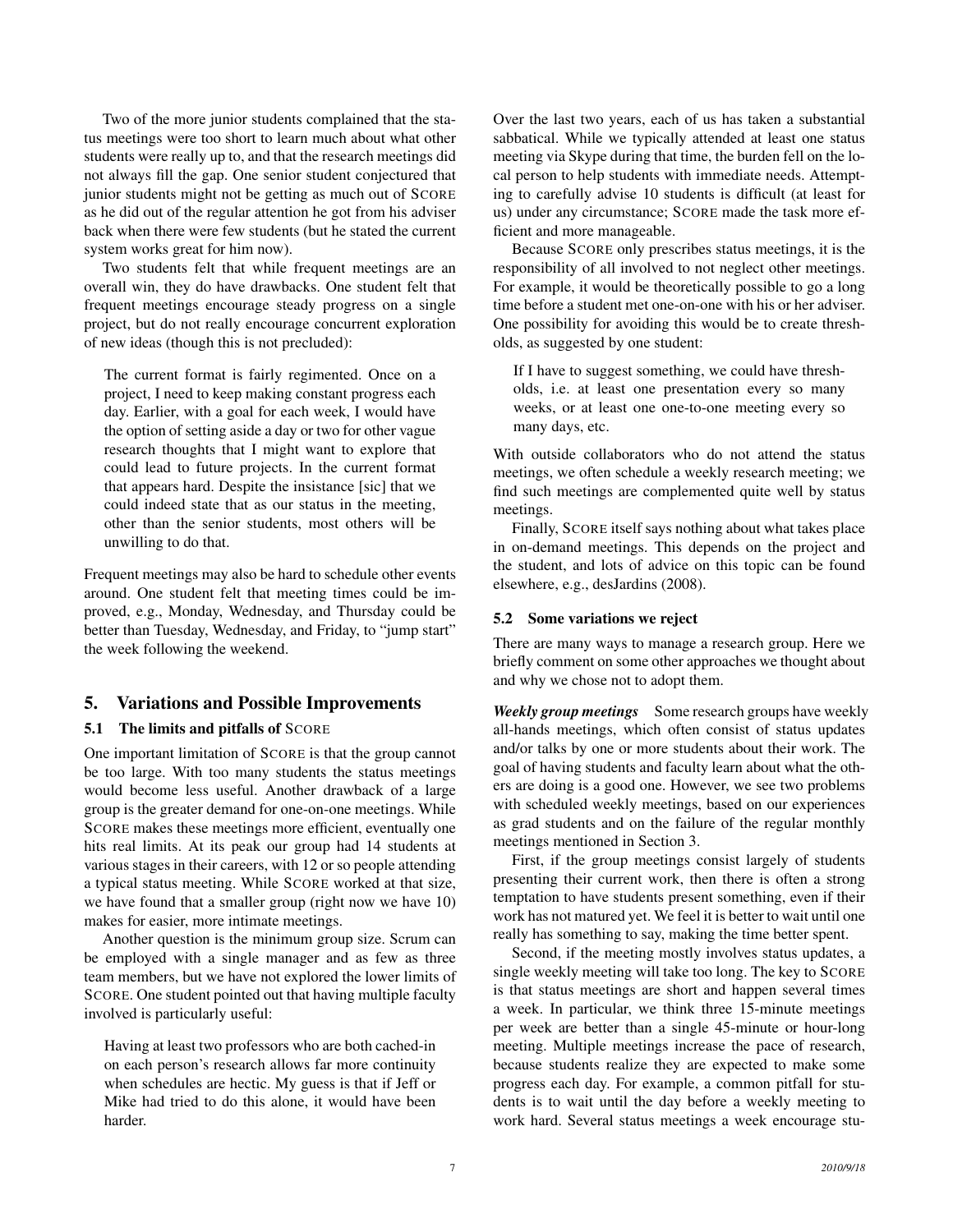dents to make their progress smoother and more consistent. More frequent meetings also tend to be more informationrich, because it is easier for people to concisely summarize a few days worth of work than a week's worth. Shorter meetings keep participants' attention more effectively.

*Email status reports.* We occasionally use email status reports when scheduling issues preclude us meeting face-toface. However, while e-mailed status report satisfy the "keep status separate from research" principle, we do not think they would make a good permanent solution.

The main problem is that email status does not create a sense of community in the same way an all-hands meeting does. Each individual emails their status out at some time of their choosing, changing a group activity into an individual activity. It is very easy to simply ignore email status reports from others—in the group status meetings, people pay attention because they want others to pay attention when they speak. Email status has no such social controls, and hence people feel less accountable. Finally, SCORE status meetings are high-bandwidth and provide an efficient broadcast mechanism to keep everyone informed. It is easy for someone to ask a clarifying question about a status report, or toss out an idea they just had. People are more reluctant to do this over email, because each message gets sent to the whole group, which feels like sending spam.

In sum, SCORE status meetings provide regular, personal contact, both student-to-adviser and student-to-student, and we believe this is essential to creating a collaborative, robust group dynamic.

#### 5.3 Next steps

While SCORE works pretty well, it could be better.

The biggest limitation of SCORE as we practice it now is the longer-term administration of the research process is fairly ad hoc. In Scrum, planning takes place at all-hands meetings prior to the start of each sprint. Currently we make plans during on-demand meetings between a student and his adviser. While this generally works, it does not take advantage of the diversity of views and ideas within the whole group.

In an attempt to model Scrum more closely, we have experimented with longer meetings that share research results, plans, and broader progress with the whole group. At first we held these longer meetings roughly monthly, inspired by Scrum's sprint planning meetings. During the meeting we expected every student to give a 15 minute presentation about their current progress and results, with some description of their near-term plans. After a couple of months, these meetings became tedious, and we ultimately abandoned them. Retrospectively, the problem was that students were being forced to report on results prematurely, which decreased their interest to the whole group. This disinterest was compounded by the length of the meeting—while one might sit through one 15-minute talk of mild interest, it is much harder to sit through ten mildly-interesting talks.

As mentioned in Section 3, we now schedule talks on demand, and this works much better. While these presentations allow students to hear more technical information about others' work, which is good, they do not particularly enhance collaboration, since by the time students are ready for a presentation they have *completed* a result.

On the survey, students zeroed in on this problem. They cited the following high-level goals more than once as desirable: (1) more collaboration among students, and (2) more emphasis on generating ideas for new projects, rather than solely solving problems presented by current projects. For example, one student stated

I still find collaboration lacking. Even though I know a whole lot of intricate details in the projects being pursued by others, I still feel that we are not attempting to collaborate together (ie. more students on each project). Most projects are being led by one (and having an optional new entrant in the group following). I find that mostly the barrier to entry is fairly high and having other people come in is difficult because of that.

Suggested solutions could address both concerns. One student suggested brainstorming sessions and 10-minute "idea" talks on a particular idea or problem. The goal is to get students thinking about new problems—whether in a new area or as part of a current project—and to share those problems with other students to encourage feedback and engender collaboration. Another student suggested a kind of "continuing education" to learn new skills and problems in a particular area. The student proposed having the reading group focus on one area, rather than the current format, which covers a wide breadth of topics during the semester. We tried this during Fall 2007, when our reading group focused on mechanizing programming language metatheory (an area that is gaining some momentum now in the PL community), and we found it to be quite effective in learning a new area. We also recently tried a "code reading group" in which we dug into existing programs to understand, as a group, how they work. Another thought was to formalize the idea of a "side project," like Google's "20-percent time" (Google 2008), and report on it once per week. Such a side project could support another student's project or be independent. We already encourage new students to get involved by working on a small part of a more senior student's project, so we could imagine extending this idea throughout a student's career.

## 6. The Future

We think SCORE is a successful research model, but there are many exciting new directions for the future. We welcome comments, questions, and spirited discussion about SCORE